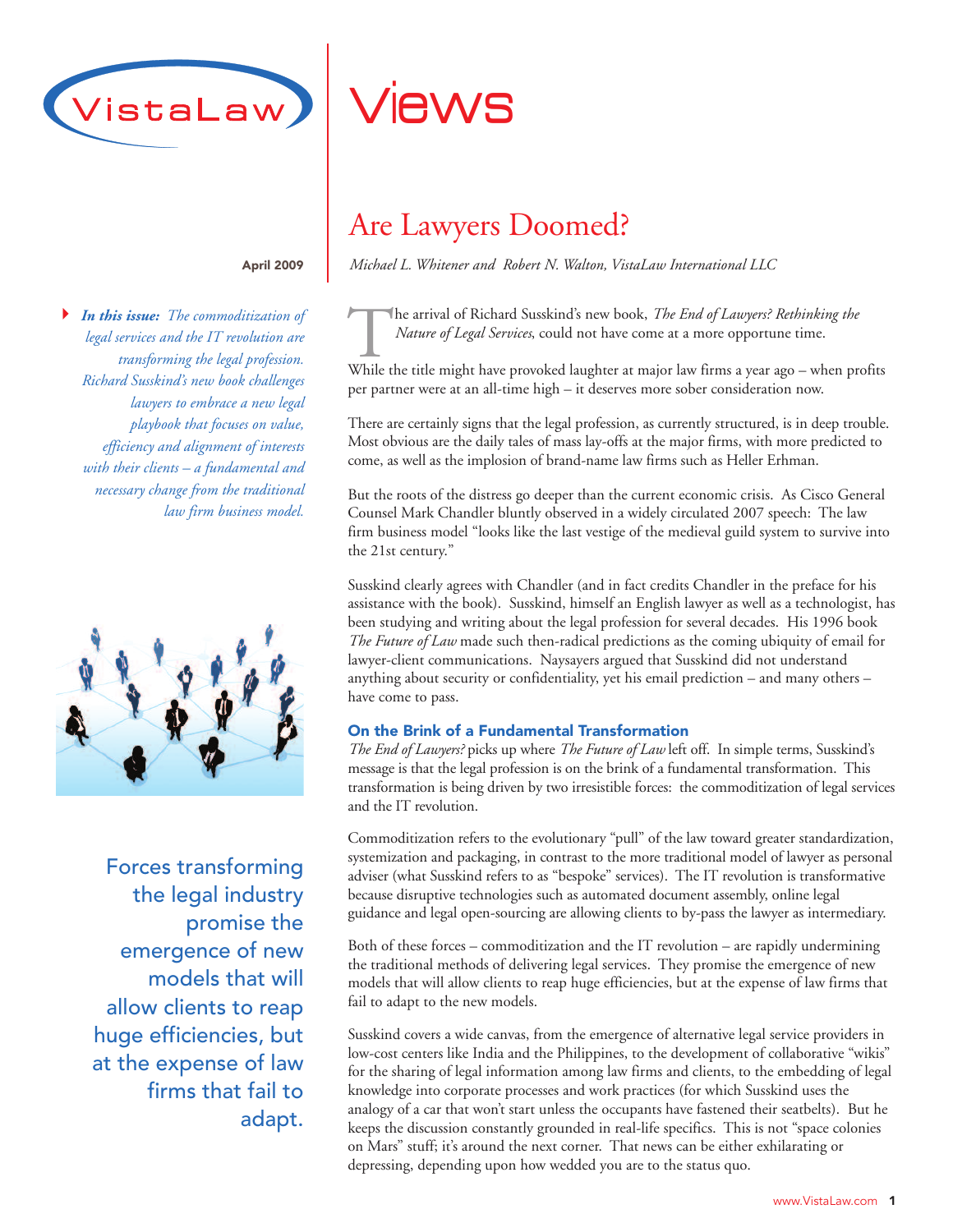

## The Future of In-House Legal Counsel

Susskind paints a stark picture of life as a corporate general counsel. Because corporations tend to regard legal expenses as an overhead, "to be monitored, managed and trimmed," they face pressure from their boards to:

- ! Reduce internal head count, by natural attrition or harsher means
- ! Reduce the fees paid to external law firms, which are regarded as spiraling out of control
- ! Bear an increasingly heavy legal and compliance workload, in an environment where compliance requirements and legal risks are rising in tandem

In short, they must do more with less.

Some fundamental changes clearly are needed. Susskind submits that there are "only two sustainable strategies" available to general counsel:

**Efficiency strategy:** Continue working in the traditional way, using a combination of in-house and external resources, but do so in radically more efficient ways. This is the "cut costs" strategy.

**Collaboration strategy:** Collaborate – either with other in-house counsel or with law firms – to share the costs of some common legal expenses. This is the "share costs" strategy.

Susskind contends that both strategies are more achievable today than ever before. What are Susskind's specific proposals for pursuing these strategies? They include:

- ! Drafting of legal documents more quickly, cheaply and reliably via automated document assembly tools.
- ! Staying connected and ensuring responsiveness via instant messaging and social networking systems.
- ! Procuring legal services via online utilities.
- **Participating in legal e-learning.**
- ! Obtaining online legal guidance.
- ! Reaping the benefits of legal open-sourcing, for instance via legal wikis and other freely available legal resources.
- ! Participating in closed legal communities, and thus building up knowledge on the basis of peer production.
- ! Using workflow and project management tools.

So surely, Susskind posits, general counsel are rushing to the ramparts in support of these strategies that will improve their performance and ease the stresses on their lives? Well, not exactly. There are major hurdles:

First, general counsel are too busy to invest time, energy and money in actually developing efficiency or collaboration solutions. Moreover, technology planning and implementation is rarely their core competency. As Susskind nicely puts it, "Asking them to pause to reinvent their services and the way they work is like urging them to change the wheel on a moving car."

**Second**, general counsel cannot reasonably expect their outside law firms to support efficiency or collaboration strategies, because it destabilizes their core business model, as discussed below.

#### Will Traditional Law Firms Adapt?

Susskind is at his tongue-in-cheek best when discussing the traditional law firm model.

In an ideal world, Susskind notes, law firms would be driven to align their commercial interests with those of their clients. They would innovate, and try to anticipate their clients' needs ahead of competitors, so as to create a competitive advantage. They would share with their clients the expectation of mitigating risks and keeping legal difficulties and expenses to a minimum. In a nutshell, they would share risks and rewards.

Susskind submits that there are "only two sustainable strategies" available to general counsel: improving efficiency (cutting costs) and collaboration (sharing costs).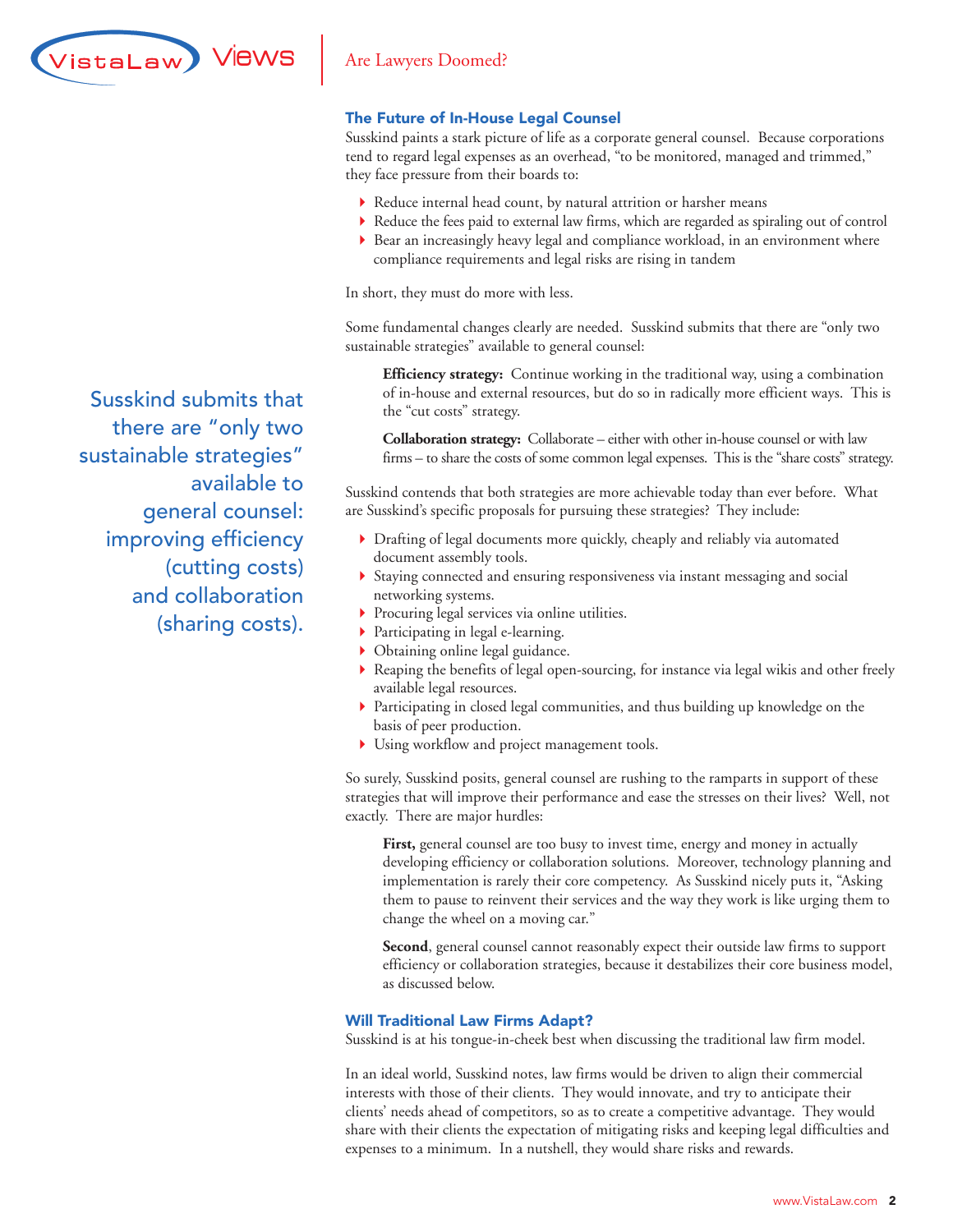

That world, of course, is pure fantasy.

Instead, we have a world in which law firms have little understanding of the client organizations that they advise. Billing rates and staffing are determined based upon how much money law firm partners want to make, not on what makes sense to the client or given market conditions. To quote Susskind: "In the language of popular psychology, I say that law firms are from Mars while clients are from Venus."

Hourly billing must bear part of the blame. Susskind states the obvious:

"*So long as the focal point of law firms' profitability is premised on the number of hours spent advising clients, their motivation will always be to spend more rather than less time on the work, where clients would prefer precisely the contrary. Only when the fees rendered reflect the value of the work to the client will law firms and their clients share the same commercial perspective.*"

Susskind recounts a telling anecdote: he cites a litigator friend who was relishing the prospect of representing a client with serious legal problems and who added, "I smell first class travel." What client would not be horrified by such an attitude? Yet such are the incentives created by the billable hour.

Little wonder, then, that according to surveys, the vast majority of general counsel would not recommend their primary outside law firm to another GC.

Will major law firms be able to undergo the kind of massive restructuring that Susskind predicts will be necessary to meet 21st century corporate legal requirements? Susskind is doubtful. The traditional law firm's leveraged model is antithetical to the kind of nimble, tech-friendly, client-focused approaches that the new era in legal services will require. The asymmetries between the traditional law firm and modern client demands run too deep.

This is a grim portrait, but Susskind holds out hope: "[W]hat might break this mould? A genuinely innovative law firm could; one that went out on a limb and launched ground breaking solutions."

## Is It Really the End?

Susskind was careful to punctuate the title of his book with a question mark. His answer? Many lawyers will indeed face extinction; for them, "the party will soon be over." There will be no demand for legal counsel who refuse to adapt to a legal landscape that is changing beyond recognition. The old legal playbook and its business models are going the way of the dodo.

But for lawyers – in-house and private practice alike – who are ready to embrace the new legal playbook, with its focus on value, efficiency and alignment of interests between clients and legal advisers, the changes afoot in the legal profession hold the promise of being downright thrilling.

To quote Alan Kay of Apple: "The best way to predict the future is to invent it."

*The End of Lawyers? Rethinking the Nature of Legal Services* by Richard Susskind is published by Oxford University Press.

We have a world in which law firms have little understanding of – or alignment with – the client organizations they advise.